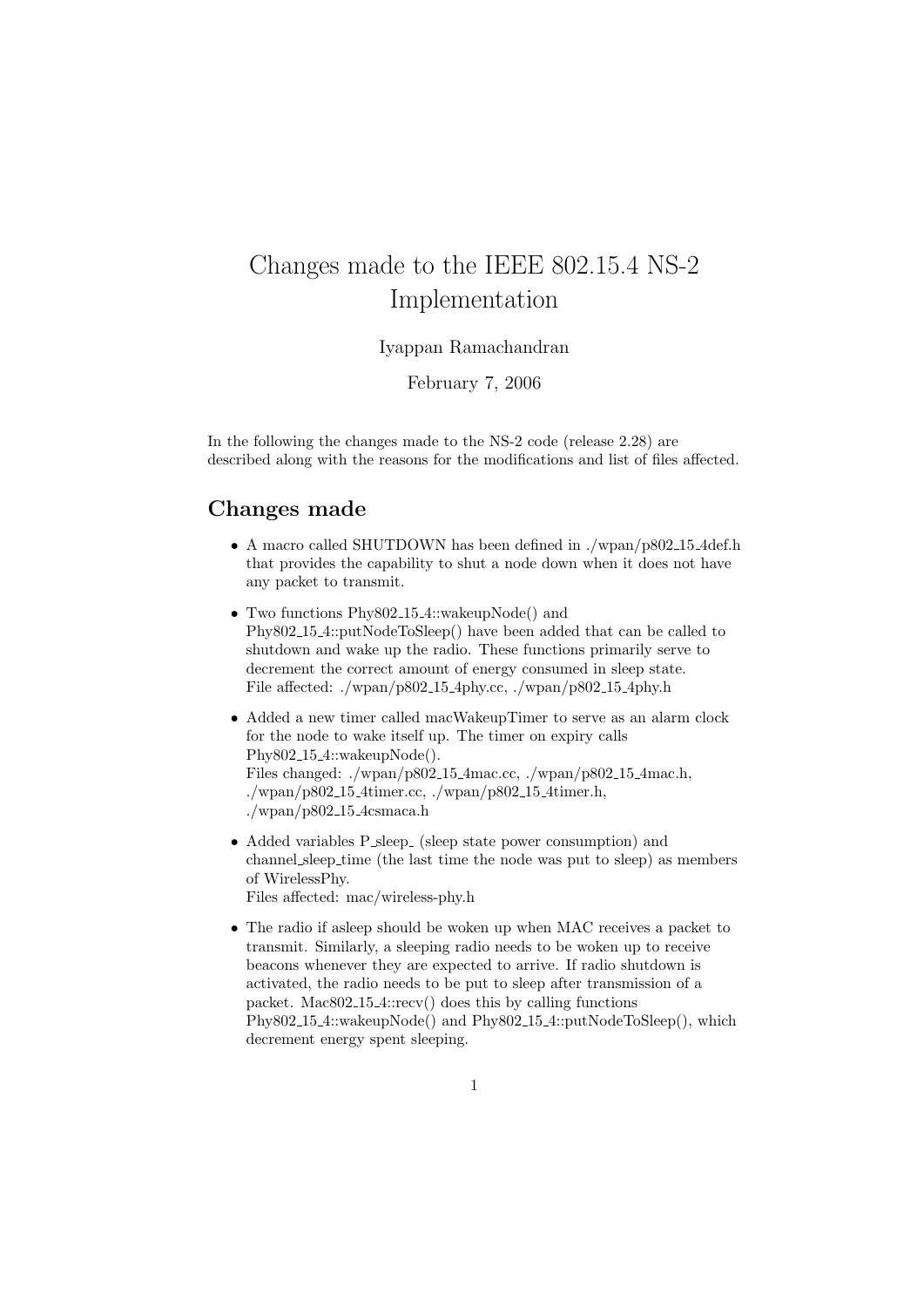Files affected: ./wpan/p802 15 4mac.cc

• After backing off macMaxCSMABackoffs and being unable to transmit a packet, the MAC has to report a channel access failure. Zheng's implementation keeps attempting to transmit the packet indefinitely, instead of reporting channel access failure. This has been fixed in the Mac802<sub>-15-4</sub>::mcps<sub>-data-request</sub>() function. Also the node is put to sleep at this stage.

Files affected: ./wpan/p802 15 4mac.cc

- After every beacon reception, the node can shut itself down if it doesn't have a packet pending to be transmitted when radio shutdown has been activated. This is done by Mac802 15 4::recvBeacon() by calling Phy802<sub>-15-4</sub>::putNodeToSleep(). Care needs to be taken to ensure that the node doesn't go to sleep if it waiting for an ack. Files affected: ./wpan/p802 15 4mac.cc
- If the node is being put to sleep when not in use, the sleep-to-idle transition needs to be accounted for. This is done in CsmaCA802 15 4::start(). The number of slots to backoff at the first backoff stage is calculated as  $MAX(U(0,7),3)$ , since sleep-to-idle ramp-up time is 3 backoff slots (hard coded). Files affected: ./wpan/p802<sub>-15-4</sub>csmaca.cc
- A new constant called aCCATime has been added, which indicates the CCA duration in symbol periods. Files affected: ./wpan/p802 15 4const.h
- CCA duration has been specified to be 8 symbol durations. In Zheng's implementation, CCA is done right at the end of the 8th symbol duration to determine channel idleness. As a result, if the channel is busy for the first 8 symbol durations and goes idle after that (which is likely), the implementation CCA would indicate idle while in reality it shouldn't. This has been fixed by doing the CCA at the end of the 1st symbol duration, but reporting channel idleness at the 8th. For this purpose, a new timer CSH has been added which on expiry calls CSHandler that does the CCA earlier done by CCAHandler. The CCAHandler functionality has been reduced to merely reporting the channel idleness. Files affected: ./wpan/p802 15 4phy.cc, ./wpan/p802 15 4phy.h
- The Phy802<sub>15</sub>4::PD\_DATA\_indication() function calls WirelessChannel::sendUp() to check if the packet has been received correctly and to decrement the energy consumed in the packet reception. The SendUp() function is already being called by recv() and calling it a second time causes energy to be decremented twice. This bug has been fixed in Phy802<sub>-15-4</sub>::PD\_DATA\_indication(). Files affected: ./wpan/p802 15 4phy.cc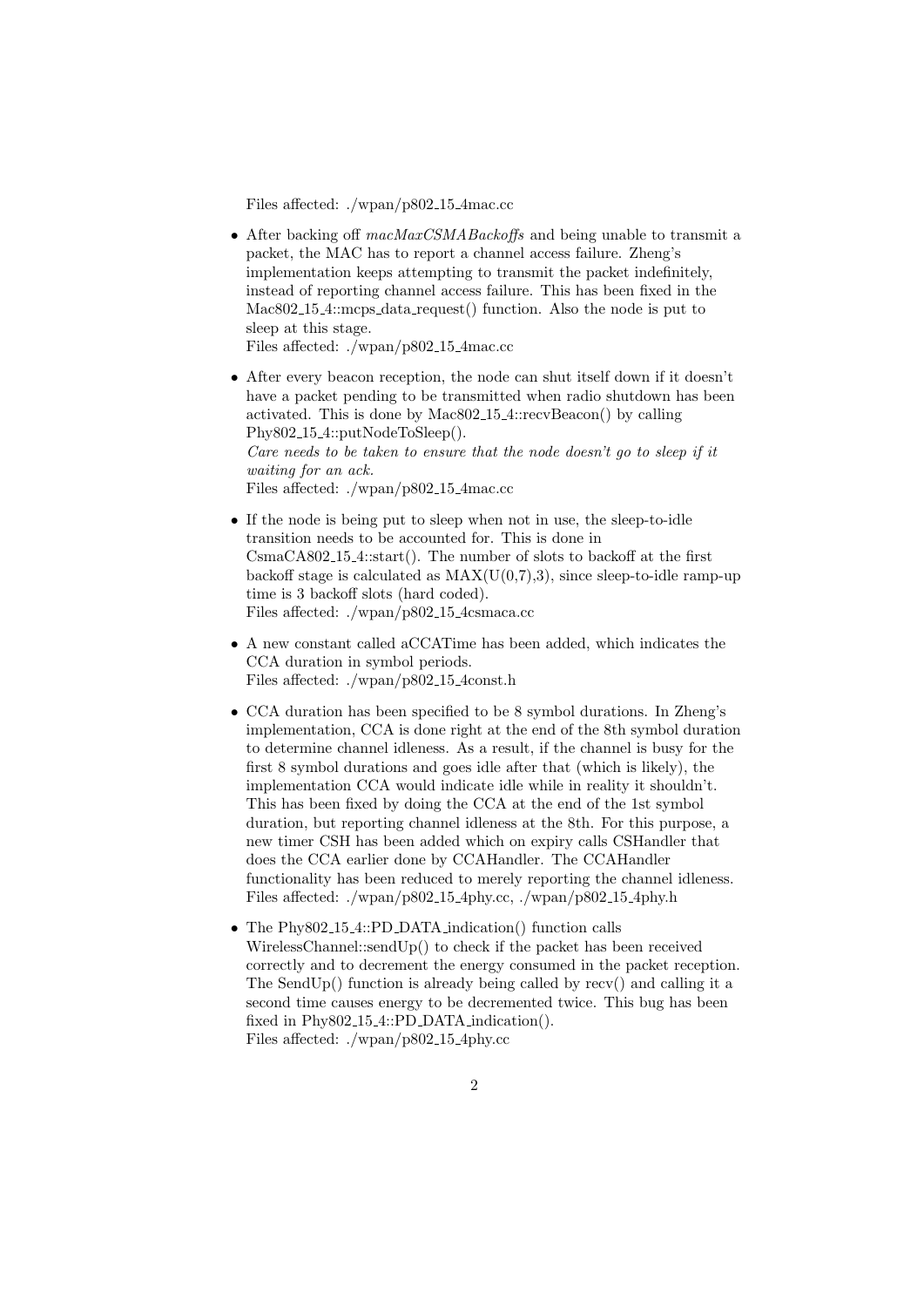- Phy802<sub>-15-4</sub>::recv() function that receives packets from the channel checks if the packet has been received correctly using WirelessPhy::sendUp $()$ , failing which the packet is freed. sendUp $()$ returns a 0 either when the node is asleep or when the packets received power is less than the CS threshold. In the former case, the variables rxTotPower and rxTotNum need to be updated for CS purposes before dropping the packet, while in the latter case the packet simply needs to be dropped. Zheng's implementation was dropping all packets without updating the variables. This has been fixed in Phy802 15 4::recv(). Files affected: ./wpan/p802 15 4phy.cc
- The receiver has to be turned on for the carrier sensing operation and therefore receive power  $P_r$  is consumed during this period. Zheng's implementation does not decrement receive energy due to carrier sensing. This has been added in function Phy802 15 4::CarrierSenser(). Also, energy is spent during the tx-rx turnaround. This has been accounted for as well.

Files affected: ./wpan/p802 15 4phy.cc

- Information about the power consumed during the idle-receive and idle-transmit transitions are not found on data sheets. It is reasonable to assume that the power consumed during these transitions are the same those consumed during receive and transmit states respectively. Code has been changed in all energy decrements to take care of this. Files affected: ./mac/wireless-phy.cc
- In the WirelessPhy::SendUp() function, receive energy gets decremented regardless of whether whether the radio's receiver is enabled or not. As a quick fix, a check had been added in this function to first determine if the packet is intended for this node using the function  $p802_4$  macDA(p) and then decrement either receive or idle energy. This patch renders the WirelessPhy virtually unusable with other MAC. A better way to handle this needs to be incorporated.

Files affected: ./mac/wireless-phy.cc

- A new function called DecrSleepEnergy() has been added as a member of EnergyModel class. Files affected: ./mobile/energy-model.cc, ./mobile/energy-model.h
- We are interested in determining the performance when the packet arrivals follow a Poisson rate. We do this by attaching an application generating packets at exponential intervals. The presence of an interface queue however disturbs this Poisson arrival. This problem is circumvented by modifying the Queue::recv() code so that the queue doesn't accept any packet if it is blocked. MAC blocks the queue when a packet is dequeued and unblocks it either when the packet has been successfully transmitted or when a failure has been declared. Files affected: ./queue/queue.cc